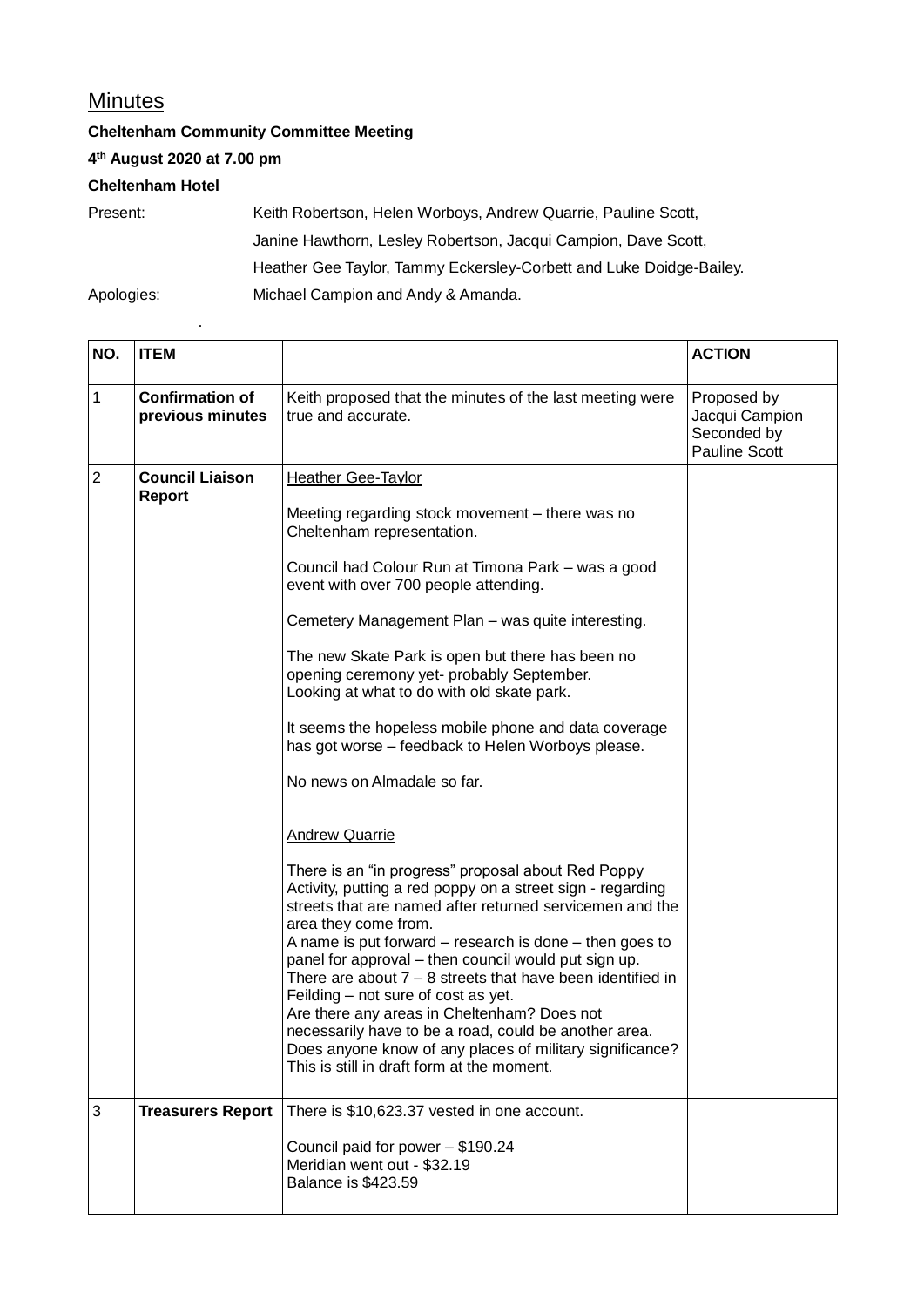| There was a cheque for John & Diana for \$100.00<br>$\overline{4}$<br>Correspondence<br>Keith emailed Karl Johnston - regarding lighting at toilets<br>- He will look into this.<br>Pauline made a phone call regarding sinage for toilets.<br>Keith made a complaint which will be passed on.<br>Letter from BNZ saying that they are phasing out<br>cheques – committee will need to re-think this as at the<br>moment the community has 2 members sign a cheque.<br>And Eftpos card was suggested?<br>Email from James Adamson from Parks & Recreation<br>regarding the Hall Report.<br>District Plan – acknowledgement that it has been<br>received.<br>Email to James regarding branch hanging over Furlong<br>Rd - its been actioned.<br>Email from Andy regarding new address for Committee.<br>There were a few options.<br>"Thecheltenhamcommittee@gmail.com" was agreed<br>upon.<br>James is still sorting signs at Almadale for motorbikes etc<br>- hopefully that is being dealt with.<br>Email from Janine regarding Creative Committee -<br>Council have some money - if the committee would like<br>something of an art nature to enhance the community -<br>maybe a mural or something?<br>Email from Stacy Eagle - still got 2 tables to put in at<br>Almadale plus signs.<br><b>Matters Arising</b><br>Janine said the committee has \$3,630.57 funds.<br>Is there funding for playground? |  | 2 Deposits -<br>Raffle \$168.00 and \$140.00 - Balance - \$2,511.32  |  |
|--------------------------------------------------------------------------------------------------------------------------------------------------------------------------------------------------------------------------------------------------------------------------------------------------------------------------------------------------------------------------------------------------------------------------------------------------------------------------------------------------------------------------------------------------------------------------------------------------------------------------------------------------------------------------------------------------------------------------------------------------------------------------------------------------------------------------------------------------------------------------------------------------------------------------------------------------------------------------------------------------------------------------------------------------------------------------------------------------------------------------------------------------------------------------------------------------------------------------------------------------------------------------------------------------------------------------------------------------------------------------------------------------------------|--|----------------------------------------------------------------------|--|
|                                                                                                                                                                                                                                                                                                                                                                                                                                                                                                                                                                                                                                                                                                                                                                                                                                                                                                                                                                                                                                                                                                                                                                                                                                                                                                                                                                                                              |  |                                                                      |  |
|                                                                                                                                                                                                                                                                                                                                                                                                                                                                                                                                                                                                                                                                                                                                                                                                                                                                                                                                                                                                                                                                                                                                                                                                                                                                                                                                                                                                              |  |                                                                      |  |
|                                                                                                                                                                                                                                                                                                                                                                                                                                                                                                                                                                                                                                                                                                                                                                                                                                                                                                                                                                                                                                                                                                                                                                                                                                                                                                                                                                                                              |  |                                                                      |  |
|                                                                                                                                                                                                                                                                                                                                                                                                                                                                                                                                                                                                                                                                                                                                                                                                                                                                                                                                                                                                                                                                                                                                                                                                                                                                                                                                                                                                              |  |                                                                      |  |
|                                                                                                                                                                                                                                                                                                                                                                                                                                                                                                                                                                                                                                                                                                                                                                                                                                                                                                                                                                                                                                                                                                                                                                                                                                                                                                                                                                                                              |  |                                                                      |  |
|                                                                                                                                                                                                                                                                                                                                                                                                                                                                                                                                                                                                                                                                                                                                                                                                                                                                                                                                                                                                                                                                                                                                                                                                                                                                                                                                                                                                              |  |                                                                      |  |
|                                                                                                                                                                                                                                                                                                                                                                                                                                                                                                                                                                                                                                                                                                                                                                                                                                                                                                                                                                                                                                                                                                                                                                                                                                                                                                                                                                                                              |  |                                                                      |  |
|                                                                                                                                                                                                                                                                                                                                                                                                                                                                                                                                                                                                                                                                                                                                                                                                                                                                                                                                                                                                                                                                                                                                                                                                                                                                                                                                                                                                              |  |                                                                      |  |
|                                                                                                                                                                                                                                                                                                                                                                                                                                                                                                                                                                                                                                                                                                                                                                                                                                                                                                                                                                                                                                                                                                                                                                                                                                                                                                                                                                                                              |  |                                                                      |  |
|                                                                                                                                                                                                                                                                                                                                                                                                                                                                                                                                                                                                                                                                                                                                                                                                                                                                                                                                                                                                                                                                                                                                                                                                                                                                                                                                                                                                              |  |                                                                      |  |
|                                                                                                                                                                                                                                                                                                                                                                                                                                                                                                                                                                                                                                                                                                                                                                                                                                                                                                                                                                                                                                                                                                                                                                                                                                                                                                                                                                                                              |  |                                                                      |  |
|                                                                                                                                                                                                                                                                                                                                                                                                                                                                                                                                                                                                                                                                                                                                                                                                                                                                                                                                                                                                                                                                                                                                                                                                                                                                                                                                                                                                              |  |                                                                      |  |
|                                                                                                                                                                                                                                                                                                                                                                                                                                                                                                                                                                                                                                                                                                                                                                                                                                                                                                                                                                                                                                                                                                                                                                                                                                                                                                                                                                                                              |  |                                                                      |  |
| in the school holidays) - Probably around midday.<br>Maybe a BBQ / Marquee?<br>Fire Service thought about a possible recruitment day -<br>maybe it could be combined?<br>It was suggested we could promote the pickets? - would<br>need to see the cost of this.                                                                                                                                                                                                                                                                                                                                                                                                                                                                                                                                                                                                                                                                                                                                                                                                                                                                                                                                                                                                                                                                                                                                             |  | Sat 31 <sup>st</sup> October was suggested for the opening (which is |  |
| Sadly, Kim is resigning from Secretary - due to getting<br>Proposed by<br>too old to keep up with latest technology (Ha ha)<br>Keith<br>Committee needs to elect a new Secretary - Andy was<br>Seconded by<br>Pauline<br>suggested.                                                                                                                                                                                                                                                                                                                                                                                                                                                                                                                                                                                                                                                                                                                                                                                                                                                                                                                                                                                                                                                                                                                                                                          |  |                                                                      |  |
| Security Cameras - had a quote from Fauldings - it<br>wasn't too detailed - waiting on another one.                                                                                                                                                                                                                                                                                                                                                                                                                                                                                                                                                                                                                                                                                                                                                                                                                                                                                                                                                                                                                                                                                                                                                                                                                                                                                                          |  |                                                                      |  |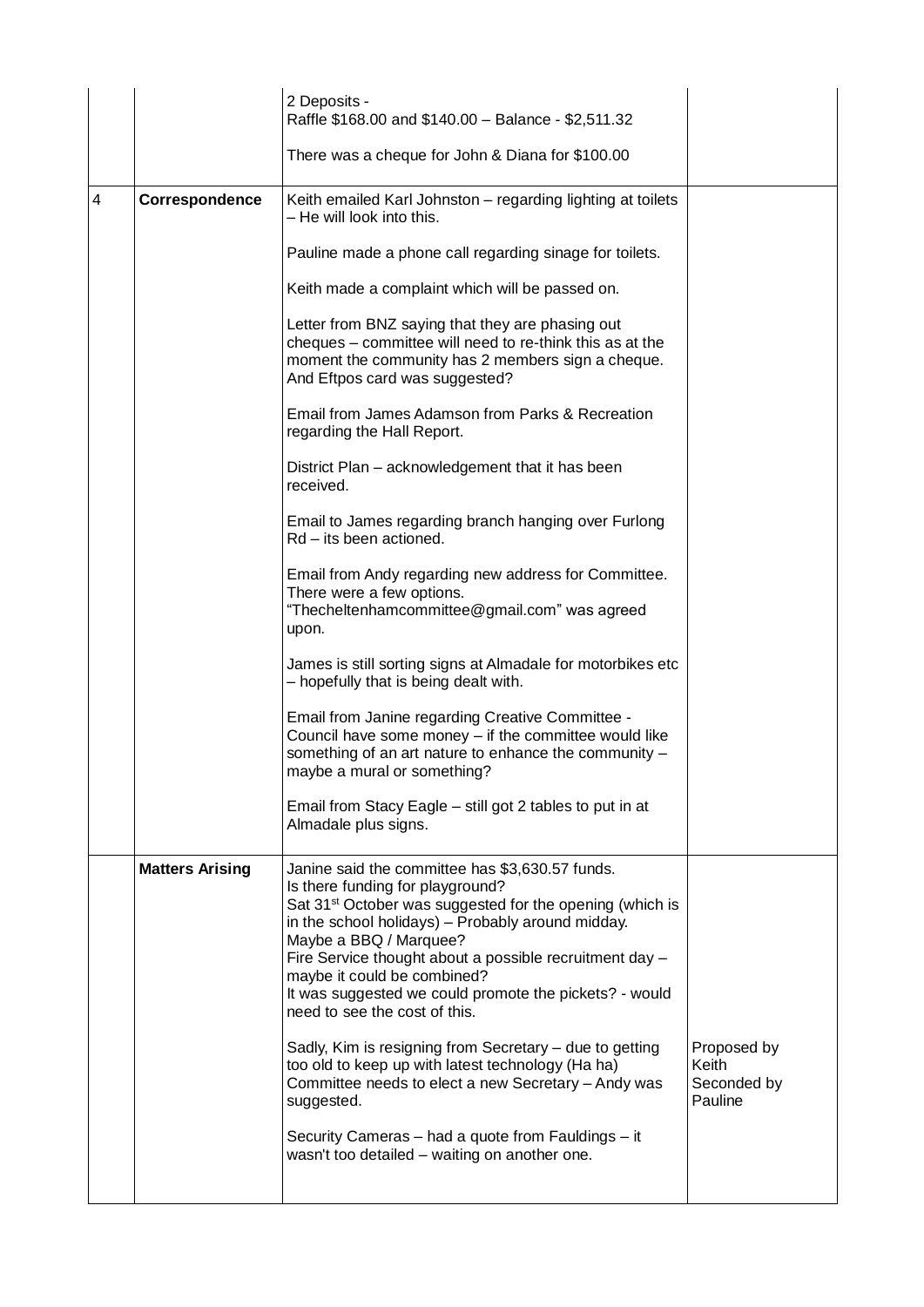| <b>General Business</b> | <b>Hall</b>                                                                                                                                                                                                                                                                                                                                                        |  |
|-------------------------|--------------------------------------------------------------------------------------------------------------------------------------------------------------------------------------------------------------------------------------------------------------------------------------------------------------------------------------------------------------------|--|
|                         | Repairs at Hall – projects identified over at the Hall -<br>Repaired kitchen door<br>replacing boards on side of building<br>replacing both toilet windows<br>replacing rotten toilet<br>fit new front doors with a lock<br>paint interior                                                                                                                         |  |
|                         | Hall hire - \$100.00 revenue<br>Projected usage over the next 12 months -<br>Andy and Amanda's wedding                                                                                                                                                                                                                                                             |  |
|                         | Could do with some rodent control - rat bait.                                                                                                                                                                                                                                                                                                                      |  |
|                         | Playground                                                                                                                                                                                                                                                                                                                                                         |  |
|                         | Problem with trucks leaving trailers by the gates -<br>who do we talk to about a possible no parking sign?<br>- Heather suggested John Jones.                                                                                                                                                                                                                      |  |
|                         | Stage 2 of playground – need equipment for younger<br>children - we will start fundraising for that soon.<br>Maybe sponsorship? - could sent it out to families around<br>here – put their name on a board?<br>Does everyone agree? Thoughts? Ideas for equipment?<br>Can businesses sponsor? - It would have to be discreet -<br>there are some issues with this. |  |
|                         | <b>Almadale</b>                                                                                                                                                                                                                                                                                                                                                    |  |
|                         | Tree blew down and across walking track – has been<br>cleaned up now.                                                                                                                                                                                                                                                                                              |  |
|                         | Keith send email out regarding the "Welcome to<br>Cheltenham" signs - Need to come up with a design<br>Ideas were:<br>Rural Scene with wording over it<br>Founded in                                                                                                                                                                                               |  |
|                         | Any ideas for where to put the signs?                                                                                                                                                                                                                                                                                                                              |  |
|                         | Need to get onto the sign for history board                                                                                                                                                                                                                                                                                                                        |  |
|                         | Need to find out about sizes and fonts and regulations -<br>Contact NZTA – and/or check website                                                                                                                                                                                                                                                                    |  |
|                         | Tammy and Pauline will think about the design.                                                                                                                                                                                                                                                                                                                     |  |
|                         | Generator                                                                                                                                                                                                                                                                                                                                                          |  |
|                         | Generator was tested - the instructions need tweaking.                                                                                                                                                                                                                                                                                                             |  |
|                         | <b>Newsletter</b>                                                                                                                                                                                                                                                                                                                                                  |  |
|                         | What shall we have as content?<br>Upcoming events, Hall for hire, Leadlights, Real Estate,<br>Advertising, joke, recipe etc.<br>Maybe start 2 monthly.<br>An A4 sheet - How much would advertising be?<br>Send to people by email – need email data-base,<br>Luke offered to help with this.                                                                       |  |
|                         |                                                                                                                                                                                                                                                                                                                                                                    |  |